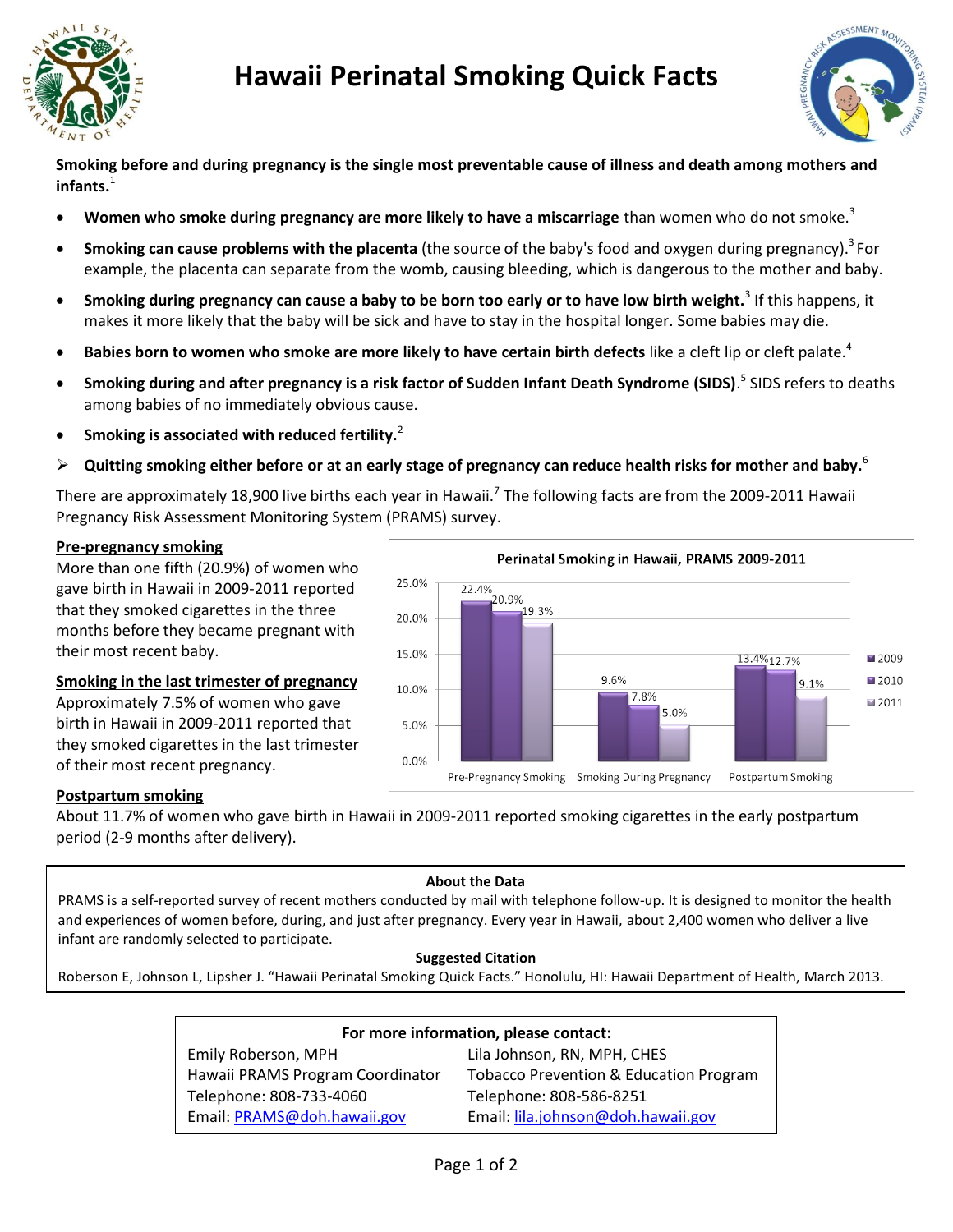

# **Hawaii Perinatal Smoking Quick Facts**



|                              | <b>Pre-pregnancy smoking</b><br>% of women who reported<br>that they smoked in the 3<br>months before pregnancy | <b>Smoking during pregnancy</b><br>% of women who reported<br>that they smoked in their last<br>trimester of pregnancy | <b>Postpartum smoking</b><br>% of women who reported<br>that they smoked in the early<br>postpartum period |
|------------------------------|-----------------------------------------------------------------------------------------------------------------|------------------------------------------------------------------------------------------------------------------------|------------------------------------------------------------------------------------------------------------|
|                              |                                                                                                                 |                                                                                                                        |                                                                                                            |
|                              |                                                                                                                 |                                                                                                                        |                                                                                                            |
|                              |                                                                                                                 |                                                                                                                        |                                                                                                            |
| <b>STATE OF HAWAII</b>       | 20.9                                                                                                            | 7.5                                                                                                                    | 11.7                                                                                                       |
| <b>Island</b>                |                                                                                                                 |                                                                                                                        |                                                                                                            |
| <b>Big Island</b>            | 28.5                                                                                                            | 11.6                                                                                                                   | 17.5                                                                                                       |
| Maui, Molokai, Lanai         | 22.3                                                                                                            | 7.4                                                                                                                    | 11.5                                                                                                       |
| Oahu                         | 19.4                                                                                                            | 6.7                                                                                                                    | 10.8                                                                                                       |
| Kauai                        | 19.1                                                                                                            | 8.3                                                                                                                    | 11.3                                                                                                       |
| Mother's race/ethnicity      |                                                                                                                 |                                                                                                                        |                                                                                                            |
| White                        | 18.3                                                                                                            | 5.3                                                                                                                    | 8.9                                                                                                        |
| Hawaiian/Part-Hawaiian       | 27.9                                                                                                            | 11.6                                                                                                                   | 17.8                                                                                                       |
| Filipino                     | 16.4                                                                                                            | 4.4                                                                                                                    | 7.3                                                                                                        |
| Japanese                     | 21.9                                                                                                            | 6.9                                                                                                                    | 12.7                                                                                                       |
| Other Asian*                 | 16.8                                                                                                            | 9.2                                                                                                                    | 10.1                                                                                                       |
| Other Pacific Islander^      | 13.3                                                                                                            | 4.1                                                                                                                    | 4.2                                                                                                        |
| Other <sup>+</sup>           | 21.8                                                                                                            | 7.8                                                                                                                    | 15.3                                                                                                       |
| Mother's age                 |                                                                                                                 |                                                                                                                        |                                                                                                            |
| 19 and younger               | 26.5                                                                                                            | 9.1                                                                                                                    | 15.8                                                                                                       |
| $20 - 24$                    | 28.9                                                                                                            | 10.1                                                                                                                   | 16.9                                                                                                       |
| 25-29                        | 23.0                                                                                                            | 7.5                                                                                                                    | 12.5                                                                                                       |
| 30-34                        | 14.7                                                                                                            | 6.3                                                                                                                    | 8.5                                                                                                        |
| 35 and older                 | 12.9                                                                                                            | 5.0                                                                                                                    | 6.4                                                                                                        |
| <b>Mother's education</b>    |                                                                                                                 |                                                                                                                        |                                                                                                            |
| Less than high school        | 34.9                                                                                                            | 21.1                                                                                                                   | 26.1                                                                                                       |
| High school graduate         | 26.3                                                                                                            | 11.0                                                                                                                   | 16.4                                                                                                       |
| 1-3 years college            | 24.1                                                                                                            | 4.6                                                                                                                    | 10.9                                                                                                       |
| 4 or more years college      | 7.5                                                                                                             | 1.4                                                                                                                    | 2.5                                                                                                        |
| WIC during pregnancy‡        |                                                                                                                 |                                                                                                                        |                                                                                                            |
| <b>Received WIC services</b> | 27.5                                                                                                            | 10.9                                                                                                                   | 16.5                                                                                                       |
| Did not receive WIC services | 15.8                                                                                                            | 4.8                                                                                                                    | 7.9                                                                                                        |

\*Other Asian includes: Chinese, Korean, Vietnamese, Asian Indian, Other Asian ^Other Pacific Islander includes: Samoan, Guamanian, Other Pacific Islander †Other includes: Black, American Indian, Puerto Rican, Cuban, Mexican, and all others.

‡WIC refers to the Special Supplemental Nutrition Program for Women, Infants, and Children.

<sup>1</sup>Centers for Disease Control and Prevention, "Preventing Smoking and Exposure to Secondhand Smoke Before, During, and After Pregnancy,"

http://www.cdc.gov/nccdphp/publications/factsheets/prevention/pdf/smoking.pdf (July 2007, accessed 14 August 2012).

<sup>2</sup>U.S. Department of Health and Human Services. (2010). How Tobacco Smoke Causes Disease: A Report of the Surgeon General. Atlanta, GA: U.S. Department of Health and Human Services, Centers for Disease Control and Prevention, National Center for Chronic Disease and Prevention and Health Promotion, Office on Smoking and Health.

<sup>3</sup>U.S. Department of Health and Human Services. (2001). *Women and Smoking: A Report of the Surgeon General.* Atlanta, Georgia: U.S. Department of Health and Human Services, Centers for Disease Control and Prevention, National Center for Chronic Disease Prevention and Health Promotion, Office on Smoking and Health.

<sup>4</sup>Hackshaw A, Rodeck C, & S Boniface. (2011). "Maternal smoking in pregnancy and birth defects: a systematic review based on 173 687 malformed cases and 11.7 million controls," *Hum Reprod Update,* 17(5):589-604.

5 Shah T, Sullivan K, & J Carter. (2006). "Sudden Infant Death Syndrome and Reported Maternal Smoking During Pregnancy," *Am J Public Health,* 96(10): 1757– 1759.

<sup>6</sup>Health Resources and Services Administration, "Prenatal Services," http://www.mchb.hrsa.gov/programs/womeninfants/prenatal.html (accessed 10 January 2013).

<sup>7</sup>Hawaii Office of Health Status and Monitoring; [average of 2009-2011 annual estimates, rounded to nearest hundred] http://hawaii.gov/health/statistics/vitalstatistics/index.html (accessed 9 January 2013).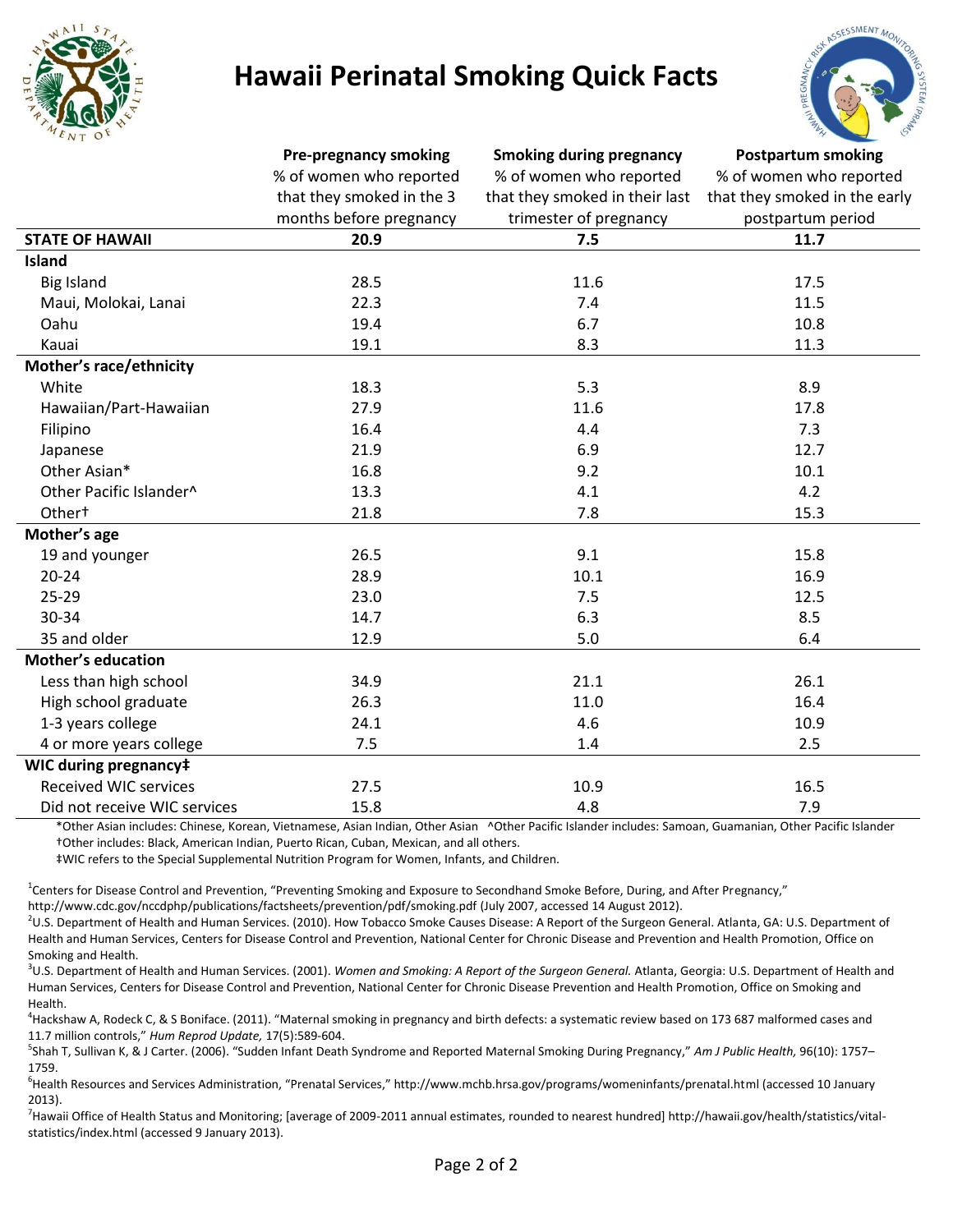

# **Hawaii Perinatal Smoking Quick Facts: Big Island**



**Smoking before and during pregnancy is the single most preventable cause of illness and death among mothers and**  infants.<sup>1</sup>

- **Women who smoke during pregnancy are more likely to have a miscarriage** than women who do not smoke.<sup>3</sup>
- **Smoking can cause problems with the placenta** (the source of the baby's food and oxygen during pregnancy). 3 For example, the placenta can separate from the womb, causing bleeding, which is dangerous to the mother and baby.
- **Smoking during pregnancy can cause a baby to be born too early or to have low birth weight.**<sup>3</sup> If this happens, it makes it more likely that the baby will be sick and have to stay in the hospital longer. Some babies may die.
- **Babies born to women who smoke are more likely to have certain birth defects** like a cleft lip or cleft palate.<sup>4</sup>
- **Smoking during and after pregnancy is a risk factor of Sudden Infant Death Syndrome (SIDS)**. 5 SIDS refers to deaths among babies of no immediately obvious cause.
- **Smoking is associated with reduced fertility.**<sup>2</sup>
- $\triangleright$  Quitting smoking either before or at an early stage of pregnancy can reduce health risks for mother and baby.<sup>6</sup>

There are approximately 2,300 live births each year to Hawaii County residents.<sup>7</sup> The following facts are from the 2009-2011 Hawaii Pregnancy Risk Assessment Monitoring System (PRAMS) survey.

### **Pre-pregnancy smoking**

Almost 3 out of 10 (28.5%) Big Island women who gave birth in 2009-2011 reported that they smoked cigarettes in the three months before they became pregnant with their most recent baby.

## **Smoking in the last trimester of pregnancy**

Approximately 11.6% of Big Island women who gave birth in 2009-2011 reported that they smoked cigarettes in the last trimester of their most recent pregnancy.

# **Postpartum smoking**

About 17.5% of Big Island women who gave birth in 2009-2011 reported smoking cigarettes in the early postpartum period (2-9 months after delivery).

#### **About the Data**

PRAMS is a self-reported survey of recent mothers conducted by mail with telephone follow-up. It is designed to monitor the health and experiences of women before, during, and just after pregnancy. Every year in Hawaii, about 2,400 women who deliver a live infant are randomly selected to participate.

#### **Suggested Citation**

Roberson E, Johnson L, Lipsher J. "Hawaii Perinatal Smoking Quick Facts." Honolulu, HI: Hawaii Department of Health, March 2013.

<sup>1</sup>Centers for Disease Control and Prevention, "Preventing Smoking and Exposure to Secondhand Smoke Before, During, and After Pregnancy," http://www.cdc.gov/nccdphp/publications/factsheets/prevention/pdf/smoking.pdf (July 2007, accessed 14 August 2012).

 $^{2}$ U.S. Department of Health and Human Services. (2010). How Tobacco Smoke Causes Disease: A Report of the Surgeon General. Atlanta, GA: U.S. Department of Health and Human Services, Centers for Disease Control and Prevention, National Center for Chronic Disease and Prevention and Health Promotion, Office on Smoking and Health.

3 U.S. Department of Health and Human Services. (2001). *Women and Smoking: A Report of the Surgeon General.* Atlanta, Georgia: U.S. Department of Health and Human Services, Centers for Disease Control and Prevention, National Center for Chronic Disease Prevention and Health Promotion, Office on Smoking and Health.

<sup>4</sup>Hackshaw A, Rodeck C, & S Boniface. (2011). "Maternal smoking in pregnancy and birth defects: a systematic review based on 173 687 malformed cases and 11.7 million controls," *Hum Reprod Update,* 17(5):589-604.

5 Shah T, Sullivan K, & J Carter. (2006). "Sudden Infant Death Syndrome and Reported Maternal Smoking During Pregnancy," *Am J Public Health,* 96(10): 1757–1759.

<sup>6</sup>Health Resources and Services Administration, "Prenatal Services," http://www.mchb.hrsa.gov/programs/womeninfants/prenatal.html (accessed 10 January 2013).

 $^7$ Hawaii Office of Health Status and Monitoring; [average of 2009-2011 annual estimates, rounded to nearest hundred] http://hawaii.gov/health/statistics/vital-statistics/index.html (accessed 9 January 2013).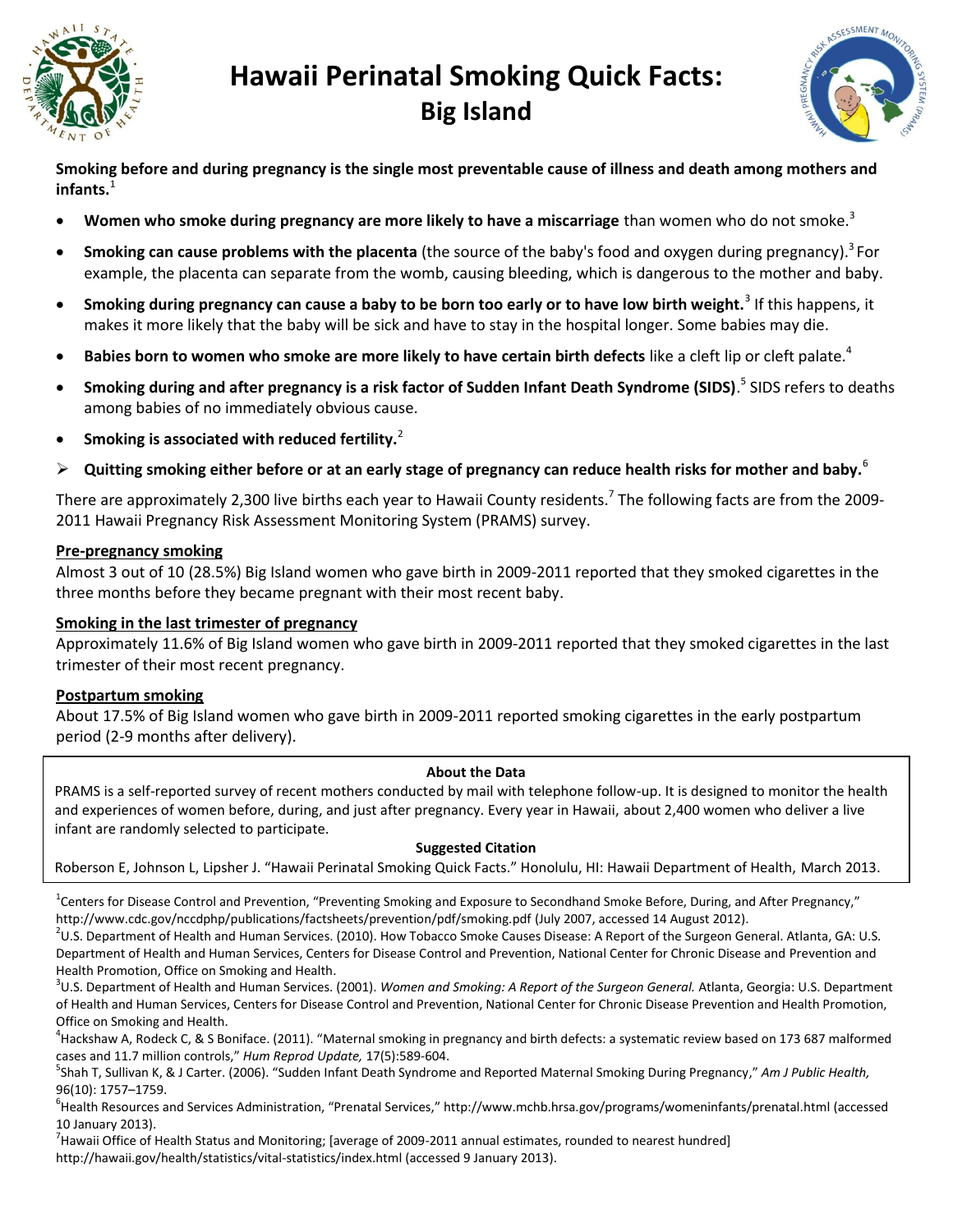

# **Hawaii Perinatal Smoking Quick Facts: Maui County (Maui, Molokai and Lanai)**



**Smoking before and during pregnancy is the single most preventable cause of illness and death among mothers and infants.**<sup>1</sup>

- **Women who smoke during pregnancy are more likely to have a miscarriage** than women who do not smoke.<sup>3</sup>
- **Smoking can cause problems with the placenta** (the source of the baby's food and oxygen during pregnancy). 3 For example, the placenta can separate from the womb, causing bleeding, which is dangerous to the mother and baby.
- **Smoking during pregnancy can cause a baby to be born too early or to have low birth weight.**<sup>3</sup> If this happens, it makes it more likely that the baby will be sick and have to stay in the hospital longer. Some babies may die.
- **Babies born to women who smoke are more likely to have certain birth defects** like a cleft lip or cleft palate.<sup>4</sup>
- **Smoking during and after pregnancy is a risk factor of Sudden Infant Death Syndrome (SIDS)**. 5 SIDS refers to deaths among babies of no immediately obvious cause.
- **Smoking is associated with reduced fertility.**<sup>2</sup>
- $\triangleright$  Quitting smoking either before or at an early stage of pregnancy can reduce health risks for mother and baby.<sup>6</sup>

There are approximately 1,900 live births each year to Maui County residents.<sup>7</sup> The following facts are from the 2009-2011 Hawaii Pregnancy Risk Assessment Monitoring System (PRAMS) survey.

### **Pre-pregnancy smoking**

More than one fifth (22.3%) of Maui County women who gave birth in 2009-2011 reported that they smoked cigarettes in the three months before they became pregnant with their most recent baby.

## **Smoking in the last trimester of pregnancy**

Approximately 7.4% of Maui County women who gave birth in 2009-2011 reported that they smoked cigarettes in the last trimester of their most recent pregnancy.

# **Postpartum smoking**

About 11.5% of Maui County women who gave birth in 2009-2011 reported smoking cigarettes in the early postpartum period (2-9 months after delivery).

#### **About the Data**

PRAMS is a self-reported survey of recent mothers conducted by mail with telephone follow-up. It is designed to monitor the health and experiences of women before, during, and just after pregnancy. Every year in Hawaii, about 2,400 women who deliver a live infant are randomly selected to participate.

#### **Suggested Citation**

Roberson E, Johnson L, Lipsher J. "Hawaii Perinatal Smoking Quick Facts." Honolulu, HI: Hawaii Department of Health, March 2013.

<sup>1</sup>Centers for Disease Control and Prevention, "Preventing Smoking and Exposure to Secondhand Smoke Before, During, and After Pregnancy," http://www.cdc.gov/nccdphp/publications/factsheets/prevention/pdf/smoking.pdf (July 2007, accessed 14 August 2012).

 $^{2}$ U.S. Department of Health and Human Services. (2010). How Tobacco Smoke Causes Disease: A Report of the Surgeon General. Atlanta, GA: U.S. Department of Health and Human Services, Centers for Disease Control and Prevention, National Center for Chronic Disease and Prevention and Health Promotion, Office on Smoking and Health.

3 U.S. Department of Health and Human Services. (2001). *Women and Smoking: A Report of the Surgeon General.* Atlanta, Georgia: U.S. Department of Health and Human Services, Centers for Disease Control and Prevention, National Center for Chronic Disease Prevention and Health Promotion, Office on Smoking and Health.

<sup>4</sup>Hackshaw A, Rodeck C, & S Boniface. (2011). "Maternal smoking in pregnancy and birth defects: a systematic review based on 173 687 malformed cases and 11.7 million controls," *Hum Reprod Update,* 17(5):589-604.

5 Shah T, Sullivan K, & J Carter. (2006). "Sudden Infant Death Syndrome and Reported Maternal Smoking During Pregnancy," *Am J Public Health,* 96(10): 1757–1759.

<sup>6</sup>Health Resources and Services Administration, "Prenatal Services," http://www.mchb.hrsa.gov/programs/womeninfants/prenatal.html (accessed 10 January 2013).

 $^7$ Hawaii Office of Health Status and Monitoring; [average of 2009-2011 annual estimates, rounded to nearest hundred] http://hawaii.gov/health/statistics/vital-statistics/index.html (accessed 9 January 2013).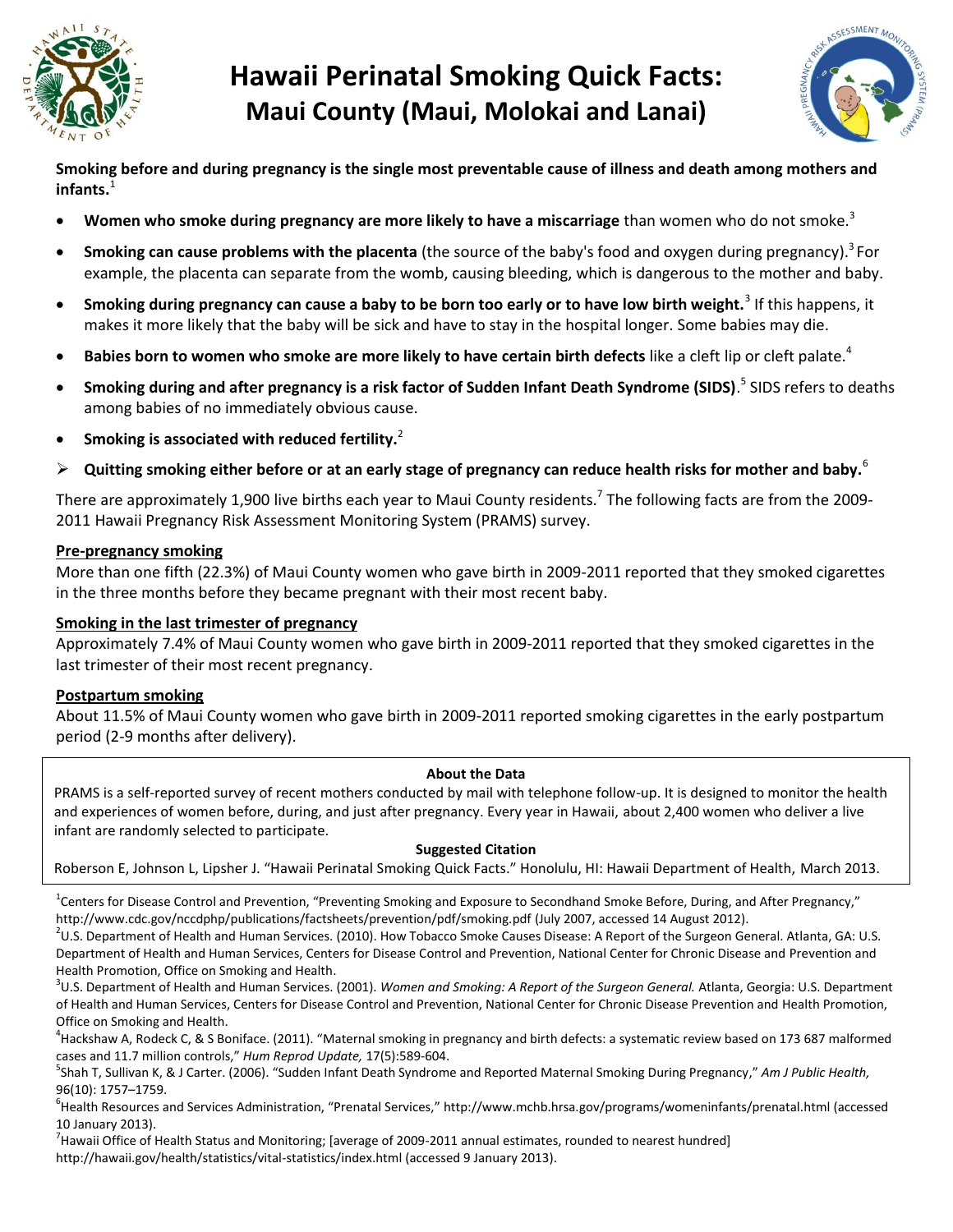

# **Hawaii Perinatal Smoking Quick Facts: Oahu**



**Smoking before and during pregnancy is the single most preventable cause of illness and death among mothers and**  infants.<sup>1</sup>

- **Women who smoke during pregnancy are more likely to have a miscarriage** than women who do not smoke.<sup>3</sup>
- **Smoking can cause problems with the placenta** (the source of the baby's food and oxygen during pregnancy). 3 For example, the placenta can separate from the womb, causing bleeding, which is dangerous to the mother and baby.
- **Smoking during pregnancy can cause a baby to be born too early or to have low birth weight.**<sup>3</sup> If this happens, it makes it more likely that the baby will be sick and have to stay in the hospital longer. Some babies may die.
- **Babies born to women who smoke are more likely to have certain birth defects** like a cleft lip or cleft palate.<sup>4</sup>
- **Smoking during and after pregnancy is a risk factor of Sudden Infant Death Syndrome (SIDS)**. 5 SIDS refers to deaths among babies of no immediately obvious cause.
- **Smoking is associated with reduced fertility.**<sup>2</sup>
- **Quitting smoking either before or at an early stage of pregnancy can reduce health risks for mother and baby.**<sup>6</sup>

There are approximately 13,800 live births each year to Oahu residents.<sup>7</sup> The following facts are from the 2009-2011 Hawaii Pregnancy Risk Assessment Monitoring System (PRAMS) survey.

### **Pre-pregnancy smoking**

Almost one out of five (19.4%) Oahu women who gave birth in 2009-2011 reported that they smoked cigarettes in the three months before they became pregnant with their most recent baby.

## **Smoking in the last trimester of pregnancy**

Approximately 6.7% of Oahu women who gave birth in 2009-2011 reported that they smoked cigarettes in the last trimester of their most recent pregnancy.

# **Postpartum smoking**

Slightly more than one out of every ten (10.8%) Oahu women who gave birth in 2009-2011 reported smoking cigarettes in the early postpartum period (2-9 months after delivery).

#### **About the Data**

PRAMS is a self-reported survey of recent mothers conducted by mail with telephone follow-up. It is designed to monitor the health and experiences of women before, during, and just after pregnancy. Every year in Hawaii, about 2,400 women who deliver a live infant are randomly selected to participate.

#### **Suggested Citation**

Roberson E, Johnson L, Lipsher J. "Hawaii Perinatal Smoking Quick Facts." Honolulu, HI: Hawaii Department of Health, March 2013.

<sup>1</sup>Centers for Disease Control and Prevention, "Preventing Smoking and Exposure to Secondhand Smoke Before, During, and After Pregnancy," http://www.cdc.gov/nccdphp/publications/factsheets/prevention/pdf/smoking.pdf (July 2007, accessed 14 August 2012).

 $^{2}$ U.S. Department of Health and Human Services. (2010). How Tobacco Smoke Causes Disease: A Report of the Surgeon General. Atlanta, GA: U.S. Department of Health and Human Services, Centers for Disease Control and Prevention, National Center for Chronic Disease and Prevention and Health Promotion, Office on Smoking and Health.

3 U.S. Department of Health and Human Services. (2001). *Women and Smoking: A Report of the Surgeon General.* Atlanta, Georgia: U.S. Department of Health and Human Services, Centers for Disease Control and Prevention, National Center for Chronic Disease Prevention and Health Promotion, Office on Smoking and Health.

<sup>4</sup>Hackshaw A, Rodeck C, & S Boniface. (2011). "Maternal smoking in pregnancy and birth defects: a systematic review based on 173 687 malformed cases and 11.7 million controls," *Hum Reprod Update,* 17(5):589-604.

5 Shah T, Sullivan K, & J Carter. (2006). "Sudden Infant Death Syndrome and Reported Maternal Smoking During Pregnancy," *Am J Public Health,* 96(10): 1757–1759.

<sup>6</sup>Health Resources and Services Administration, "Prenatal Services," http://www.mchb.hrsa.gov/programs/womeninfants/prenatal.html (accessed 10 January 2013).

<sup>7</sup> Hawaii Office of Health Status and Monitoring; [average of 2009-2011 annual estimates, rounded to nearest hundred] http://hawaii.gov/health/statistics/vital-statistics/index.html (accessed 9 January 2013).